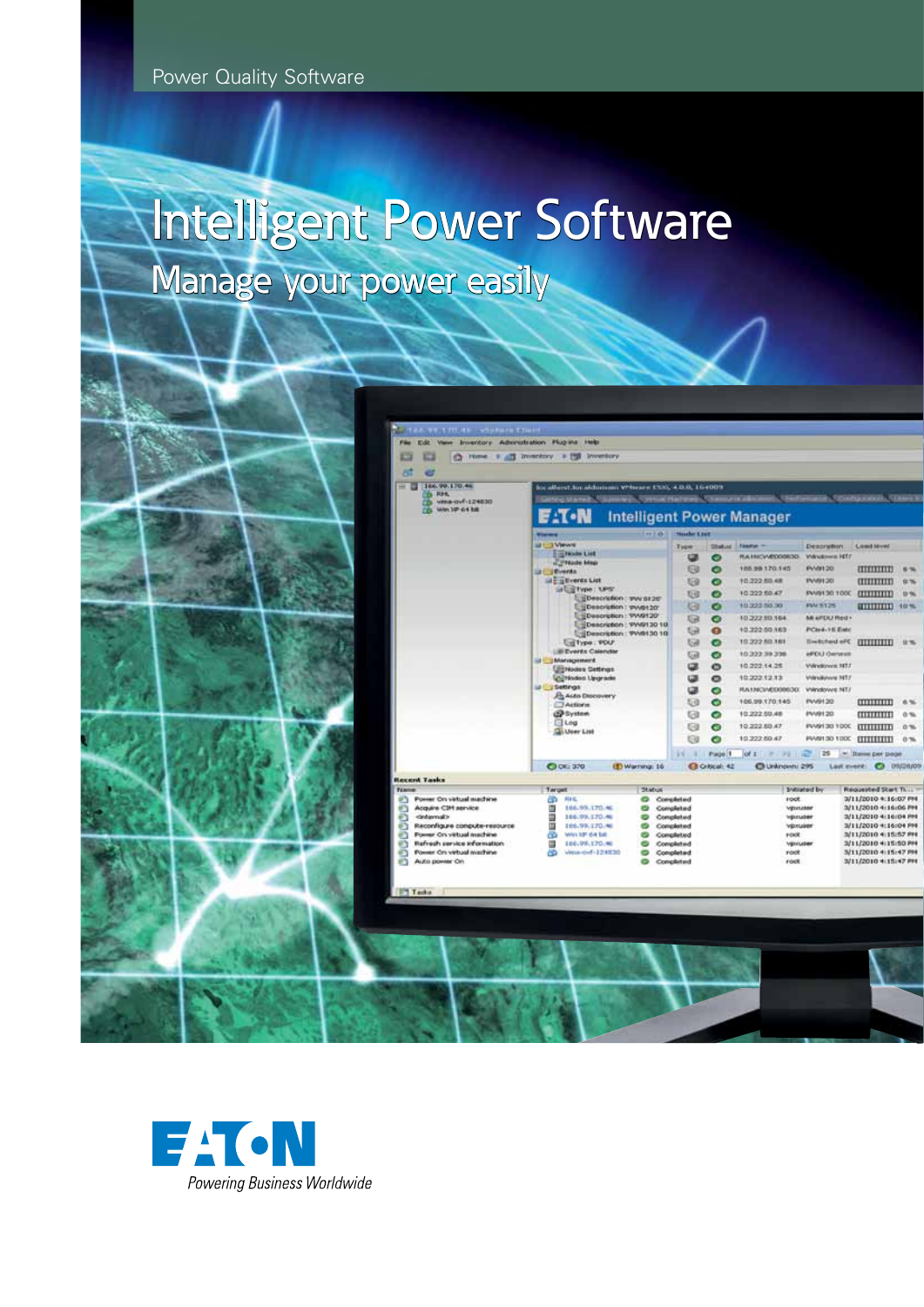# Intelligent Power Software

Intelligent Power® Software is a suite of productivity tools for power management from Eaton®. It greatly simplifies the supervision of power conditions and devices in today's enterprise environment, scaling effortlessly from local area networks with a few UPSs and ePDUs to the most critical virtualised data centres.

Administrators will value the many automatic functions of Intelligent Power Software. Installation requires just a few clicks and a couple of minutes; once the software starts, it will automatically discover manageable equipment.

Intelligent Power Software architecture makes it very flexible. Completely network-based communications make the server part very suitable for virtualisation, and the web interface allows access from any device with a browser, anywhere in the network. The Web 2.0-compliant dynamic interface presents database contents in text, graphs and colours, highlighting the essential points.

The software can take automatic action as well. Events can be set to trigger email sending, notifications and command execution. This way alarms with exact data reach the right people in seconds, giving maximum time for action to prevent downtime, reduce mean time to repair and minimise the impact.

Intelligent Power Software incorporates two important applications that ensure system uptime and data integrity: Intelligent Power Manager and Intelligent Power Protector.

#### **Product snapshot**

- Intelligent Power Manager for monitoring and managing power equipment in IT environments
- Intelligent Power Protector for graceful shutdown of operating systems
- Reduces total cost of ownership for the whole monitoring system

Use each software independently or as a powerful combination. Together with your UPS, they provide end-to-end power management for maximum uptime and data integrity.

#### **Features:**

- • Auto discovery enables fast installation by automatically detecting manageable devices in the network
- Password protection and encryption ensure data privacy
- Alerts via email and mobile devices minimise downtime
- Multilingual interface with automatic recognition of browser language
- Intuitive, Web 2.0-based user interface
- Compatible with Eaton and other manufacturers' UPSs as well as Eaton's ePDU products and environmental sensors

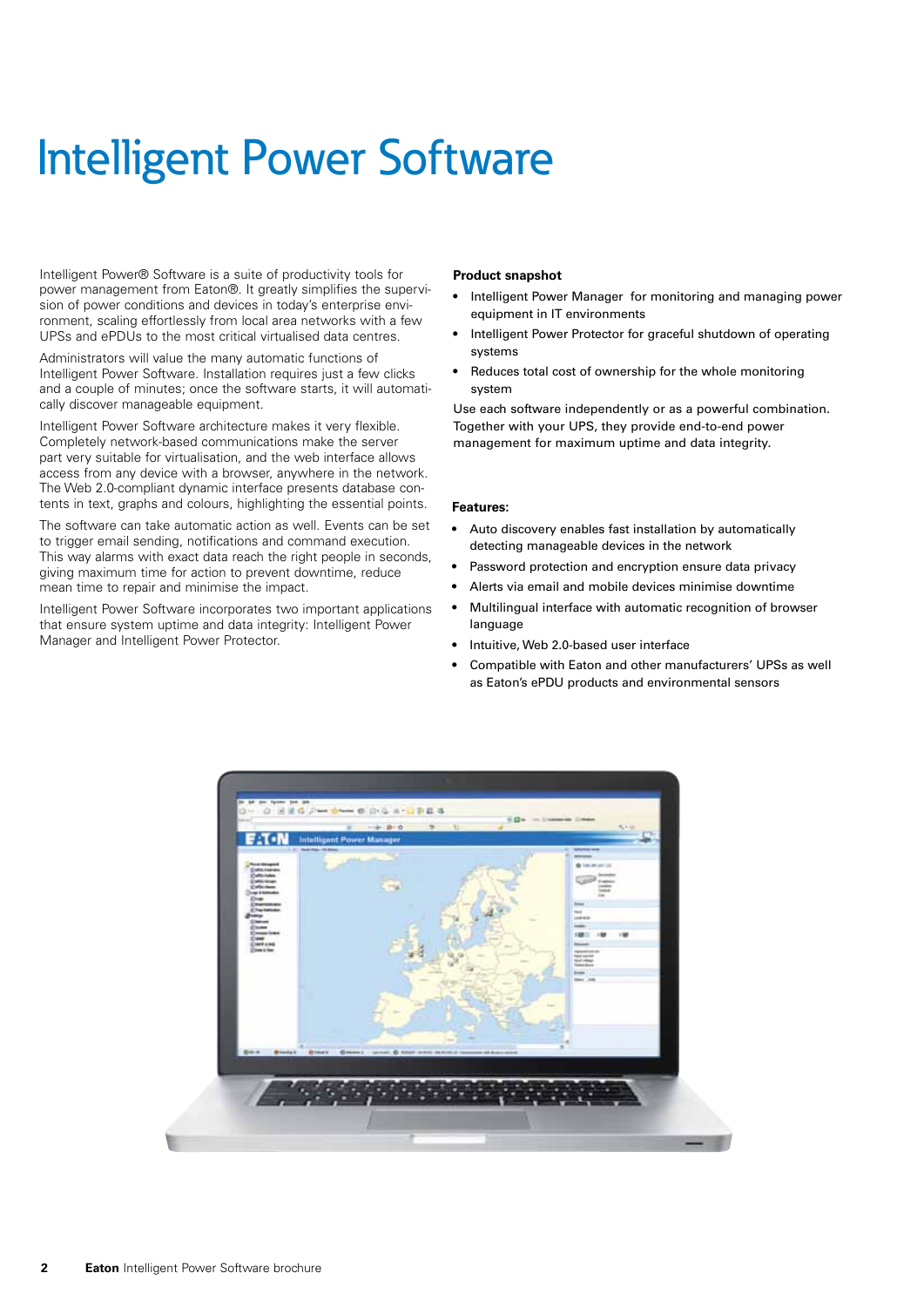## Virtualisation

Virtualisation is driving the deployment of many new applications and data centre demands. It changes the way IT facilities are operated, bringing substantial savings and increasing availability and flexibility.

Managing the power infrastructure within a virtual platform is vital for increased uptime and reliability of those applications. To facilitate the management of power devices, the Intelligent Power Manager plugs into leading virtual machine management systems, including VMware® vCenter™, Microsoft SCVMM™ and XenCenter™, and integrates power management functions to these systems so that all UPSs and ePDUs in the virtual network can be viewed within the same application, together with network, physical server and storage information. In case of a local power failure, it can also trigger vCenter's vMotion™, SCVMM's Live Migration and XenCenter's XenMotion™ to transparently move virtual machines from a server affected by a power interruption to an available server on the network, ensuring data integrity and enabling zero downtime.

If controlled graceful shutdown of hypervisors and their guests is sufficient in case of a prolonged power outage, Intelligent Power Protector is ideal for the task. IPP invokes shutdown or hibernation of virtual machines, signals the hypervisor to shut down and powers off the physical server. It supports VMware, Hyper-V, Xen and KVM platforms.

| <b>C. FLORIDA COORDILL, Martin Clinton</b><br><b>Liber Work</b>                                                                                               | Scotters determined thanks that<br>For 1.2 from 1.9 torotilder                                                                                                                                                                                                                         |                                                                                                                                                                                                                                                                                                                                                                                                                                                                                                                                    | (B) batteries                                                                                                                                                                                                                                                                      | お酒                                                                                                                                  |
|---------------------------------------------------------------------------------------------------------------------------------------------------------------|----------------------------------------------------------------------------------------------------------------------------------------------------------------------------------------------------------------------------------------------------------------------------------------|------------------------------------------------------------------------------------------------------------------------------------------------------------------------------------------------------------------------------------------------------------------------------------------------------------------------------------------------------------------------------------------------------------------------------------------------------------------------------------------------------------------------------------|------------------------------------------------------------------------------------------------------------------------------------------------------------------------------------------------------------------------------------------------------------------------------------|-------------------------------------------------------------------------------------------------------------------------------------|
| n<br><b>Earnest</b><br>Έ<br><b>GUNIA</b><br>¥<br>said child<br>٠<br>paid Little<br>в<br>٠<br>sale in a<br>×<br>m.<br>ment (248)<br>$-446 +$<br><b>BUFFELD</b> | <b>GALINE PROJECT CONTROL</b><br>$E \Lambda$ -N<br><b>Base</b><br><b><i>ANTI</i></b><br><b>UPINE TEXAS</b><br><b>ALLINOIS</b><br>Libraries (as<br>diam'run<br><b>A Greenings</b><br>75 Aug Electronic<br><b>Judges</b><br><b>Filippines</b><br><b>Britain</b><br>luie.<br><b>Bowen</b> | Intalligent Power Protector<br>12 13 House Street<br><b><i>USSAND BY BILL</i></b><br><b>C-144-35-175-848</b><br>Ext for \$9<br><b>Brook Mary</b><br><b>Rodrig government</b><br>104 04 170 040<br><b><i>Producers</i></b><br><b>THE GREAT</b><br>重复用物量()<br><b>Broth is played</b><br>41004061<br><b>Linker</b><br><b>Links des Rock</b><br><b>Interest Ford Service</b><br><b>Letter</b><br><b>CHE</b><br><b>Editoric Allen</b><br><b>D</b> clears<br><b>North Models</b><br>O mode<br>$-11$<br>seat kett<br><b>Nikmy country</b> | <b>TRALATA</b><br><b>Partikipolic</b><br><b>I will infiger</b><br>Todayal Telegrativity<br><b>MAY</b><br><b><i><u>Index company</u></i></b><br><b>MAA LAWR</b><br><b>WARRACK</b><br><b><i>ISBN 0-004-004</i></b><br>Select regular follows<br><b>Earl Enga</b><br><b>ALL ALL A</b> | <b>Similar Road</b><br><b>Hinda</b><br>$100 -$<br><b>LETAK</b><br>istori<br>$-14$<br><b>HEIGH</b><br><b>SALE</b><br><b>STA</b><br>m |
|                                                                                                                                                               | <b>Busie</b><br><b>Browner</b>                                                                                                                                                                                                                                                         | 111 Hourstown<br><b>Rates contract</b><br>Modell Halled<br><b>Sculpt</b><br><b>Branch</b><br><b>Showca</b> +                                                                                                                                                                                                                                                                                                                                                                                                                       | 顧心<br>■→<br>職业<br><b>SAMA ANGLIA</b><br>÷<br><b>harages</b><br>M. arbanal vid<br>ina<br>Dieser 4. Leiser. @ Inministered Holly Automobiles (see                                                                                                                                    | Amn seva a                                                                                                                          |

IPM vCenter plug in

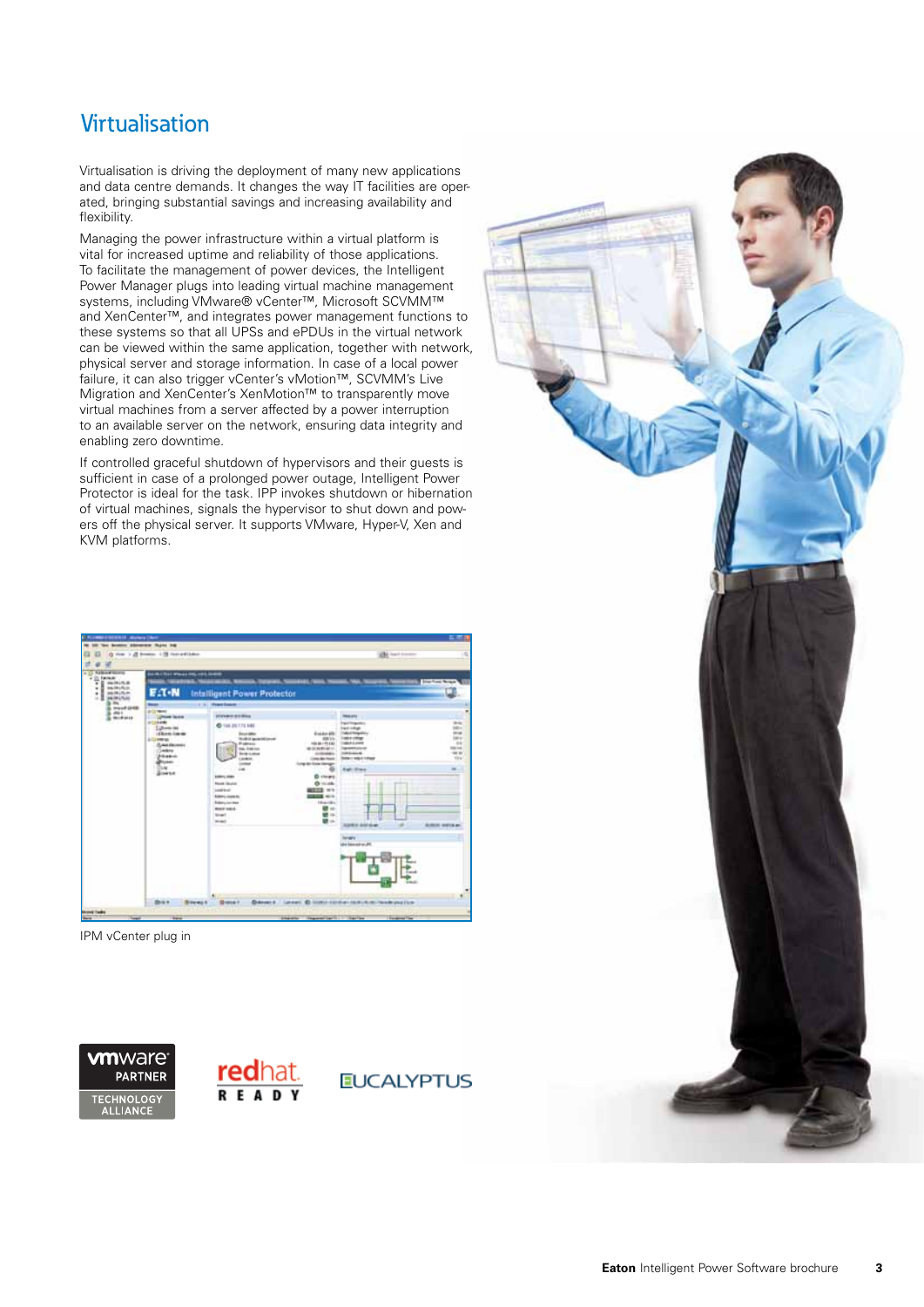## Intelligent Power Manager

Intelligent Power Manager is a productivity tool for administrators of several power devices and shutdown applications. It delivers the big picture and highlights key factors by concentrating information from multiple sources and displaying it in a single view. It also centralises alarm propagation making sure that important events are brought to those who need to know.

Intelligent Power Manager simplifies many routine maintenance tasks, including its own updates. It has an automatic update function which will notify the operator of available upgrades, download and install them. In addition to that, it also checks if there are new versions of shutdown software. Mass upgrade and configuration of cards and applications saves a lot of valuable operator time and reduces the chance of human error.

Intelligent Power Manager manages up to 10 devices at no charge. Simply purchase a full license and enter the corresponding license key to raise this limit and enable management of 100 or more devices.



Global view

|                                         | <b>The State</b> |    |                                      |                                   |                    |                |                     |                                        | <b>ST School and</b>                                        |                        |
|-----------------------------------------|------------------|----|--------------------------------------|-----------------------------------|--------------------|----------------|---------------------|----------------------------------------|-------------------------------------------------------------|------------------------|
| <b>ALL YEAR</b><br>Li Uhmid             | Tips             | щ. | $\sim$<br><b>Edited Miller Scott</b> | Technik de<br><b>Manufesta de</b> | <b>Condit Book</b> |                | <b>Monday</b>       | <b>Morete: US</b>                      | <b>B</b> (6) 775 752 364                                    |                        |
| <b>DROM</b>                             | ٠                |    | <b>ALCOHOL:</b>                      | <b>STATISTICS</b>                 | <b>ATTNERS</b>     | $^{++}$        | <b>BEEN 1979</b>    | 410 08 408 421 222                     | <b>COLLEGE</b><br><b><i><u>Institute collines</u></i></b>   | 2441144                |
| Santa<br>- presentence                  |                  |    | 101110-0046                          | <b>Industry</b>                   | 22223              |                | <b>BEES 10 %</b>    | 118-44-41-0                            | parts<br><b>Number</b>                                      | 1.0569.00<br>16 PETRUM |
| Zoname                                  |                  |    | <b>SALES AND REAL</b>                | <b>STARTING</b>                   |                    | $^{++}$        |                     | \$15 Million 20                        | <b>Red Address</b>                                          | <b>Midledge De</b>     |
| <b>Buck</b>                             |                  |    | 03119-9046                           | <b><i>BTRASANDARD</i></b>         | ESSER              | $1 - 1$        | <b>SERIE 10 %</b>   | 40.0646.031                            | 1.48                                                        |                        |
| Edinmian<br>different lightide          |                  |    | 1211010-00                           | MAAAAA                            | <b>ATENDA</b>      | $\rightarrow$  | <b>BEES</b> 10.0    | <b>Listensity III</b>                  |                                                             |                        |
| <b>S.C. Management</b>                  |                  |    |                                      |                                   | MOTOR              | <b>KV</b>      | <b>BERGE VIEW</b>   |                                        | <b>NAME</b>                                                 |                        |
| <b>Treas better</b>                     |                  |    | Gin 4 kg days and                    | <b>CALLS</b>                      | 10033              | PR             |                     | to se se de dia                        | <b>Baltimorphic</b>                                         | ۰                      |
| <b>UNITED SAINS</b><br><b>4 Johnson</b> |                  |    | <b>RETTER STRUGS</b>                 | <b>SHORN</b>                      | <b>STORY</b>       | 1.96           |                     | 2010 em 26 c                           | <b>Bone Seatt</b>                                           | <b>0 - 4</b>           |
| Atabilitane                             | u                |    | <b>SIAMMED &amp;</b>                 | <b>MARKHATEL</b>                  |                    |                |                     | $41 - 15$                              | <b><i><u>DESEMBER</u></i></b><br><b>SIEG - USAND</b>        |                        |
| 24000                                   |                  |    | AND FOR YOUR AG.                     | Send: 1980   Advancedo.           | <b>FEED</b>        |                |                     | <b>DOI: THE ASSESSED</b>               | <b>Jobs</b> Liverpool                                       | 101010-014             |
| <b>Bronze</b><br>348                    |                  |    | <b>SEALER</b>                        | <b>NUMBER OF GLACIES</b>          |                    |                |                     | as.                                    | <b>Model</b> Halled                                         | $\mathbf{u}$ -         |
| <b>Ziche Lan</b>                        |                  |    | <b>MACRA</b>                         | AR ETHENET AND THEIR              | <b>ESTABLE</b>     | <b>US</b>      |                     | 44                                     | <b>Baking</b>                                               |                        |
|                                         |                  |    | 101011-017                           | <b>B-MBA (ME)</b>                 | 2223               | $+9$           | <b>DEEDS</b> 1979.  | <b>PO 80 64 00 c.</b>                  | <b>Business</b>                                             |                        |
|                                         |                  |    | <b>General Add AS</b>                | <b>Scalendard Control</b>         | <b>ATTEN</b>       | 11.4           | <b>BEES</b> 10.5    | <b><i><u>Attribute</u></i></b> the all | <b>Bulgarage</b>                                            |                        |
|                                         |                  |    | 49.95%                               | <b>Broadco FMR</b>                | <b>CASTLE</b>      | 1.6            | .                   | 49 W 49 W 49 U                         | mento.                                                      | <b>STATE TO A</b>      |
|                                         |                  |    | 101012-01                            | <b>English FMR</b>                | 12022              | $4 - 4$        | <b>BEEM 1979</b>    | Ann Mi wila Mit t                      |                                                             |                        |
|                                         |                  |    | <b><i>ARCHIVECOMEN</i></b>           | <b>Scare Science, 2000</b>        | 43933              | 1/3            | <b>BERTH 141 14</b> | <b>Josheem, Da</b>                     | <b>University Labor Street (S)</b><br>Stevensted & Stev. D. |                        |
|                                         |                  |    | 46.972.8.16                          | <b>DISABIA FORD</b>               | mini               | $\overline{1}$ | <b>BEEN UP A</b>    | Att all Am clk a                       |                                                             |                        |
|                                         |                  |    | <b>HEAGEN</b>                        |                                   |                    |                |                     | 44                                     | <b>Sale: Al Anii</b>                                        |                        |
|                                         |                  |    | 101012-012                           | since.                            |                    |                |                     | 4x                                     | <b>SPARE</b><br>--                                          |                        |
|                                         |                  |    | 1414-14119-1                         | <b>The Contract</b>               |                    |                |                     | $+1$                                   |                                                             |                        |
|                                         |                  |    | 10-04039-018                         | <b>Highest</b>                    |                    |                |                     | $\sim$                                 |                                                             |                        |
|                                         |                  |    | <b>MANUALIST</b>                     | URC NA M. Anthony                 | ARTES              | <b>SIN</b>     |                     | s.                                     |                                                             |                        |
|                                         |                  |    | 1010120-04                           | <b>Latitude</b>                   | .                  |                |                     | 44                                     |                                                             |                        |
|                                         |                  |    | <b>CONTRACTOR</b>                    | <b>WARRANT READER</b>             |                    |                |                     | to ill                                 |                                                             |                        |
|                                         |                  |    |                                      |                                   |                    |                |                     |                                        | <b>Process Activities: 4 Audiobided</b>                     |                        |
|                                         |                  |    | to A dead off 4 M 2 R willing and    |                                   |                    |                |                     | <b>Insurance Collection</b>            |                                                             |                        |

Main list view

**IL ATTEND 前右右右右** 所有<br>請与

#### **Features:**

- Easily monitor hundreds of power and environmental devices
- User-definable tree structure enables grouping, access and management of multiple devices in several locations
- Minimises the effort required in power management system maintenance through mass configuration and firmware management
- Manages all Intelligent Power software instances in the network

Intelligent Power Manager scales easily from a local area network to a global view, keeping an eye on power conditions and equipment status. In addition to the default maps, it's possible to upload more maps, floor plans and other images. There can be separate views for multiple geographical areas and buildings.

With Intelligent Power Manager list view, the key operational parameters of multiple devices can be seen at a glance. Users can create their own views and apply several different filters, such as location, equipment type, function and so forth. Activating an entry provides more detailed data in the information panes:

 $\setminus$  Identification of the device, including equipment type, serial number and user-defined information

Operational status

Readings from optional environmental probe

Synoptic view of power flow

For each node, there is a hyperlink to the web interface of that device

List and map views give an excellent real-time snapshot of a large number of devices, but very often time series data is needed for analysis, planning and problem mitigation. Intelligent Power Software has powerful graphing tools which help in visualising large amounts of data stored in its database. The user can choose which data is graphed and which timescales are used. Exact values are displayed when the pointer is moved over the graph area.

Graphing tools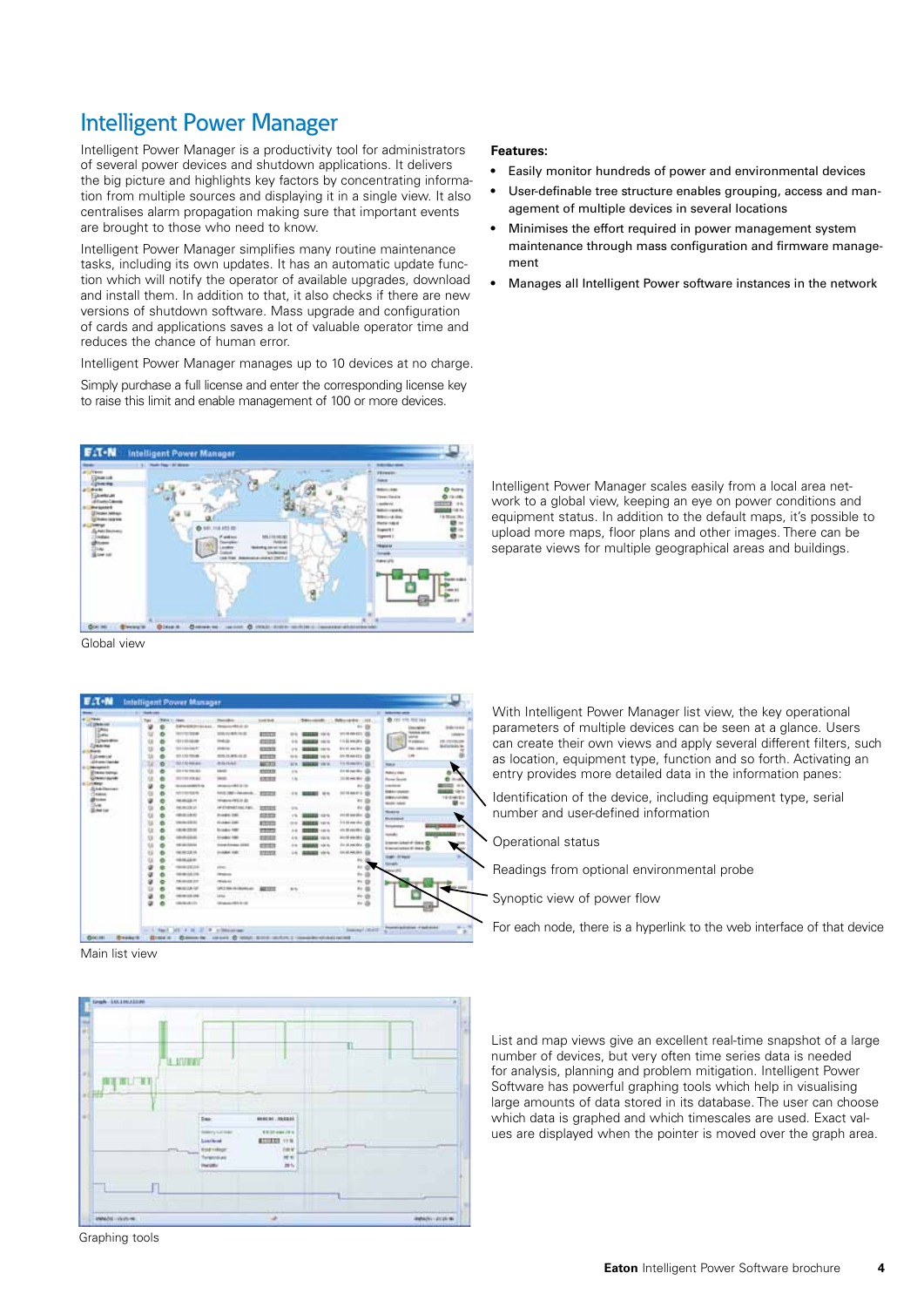### Intelligent Power Protector

Uninterruptible power systems are designed to protect your network devices from power anomalies, including surges, sags and frequency variations. But when the power goes out for longer than your available battery runtime Intelligent Power Protector software facilitates automatic, graceful shutdown of computers, servers and network devices powered by a UPS, saving all workin-progress and ensuring data integrity.

Intelligent Power Protector has also monitoring and alarm handling capabilities making it a complete solution for a single UPS.

**Features:**

- Graceful shutdown of operating systems in case of an extended power failure or other condition that threatens the availability of IT equipment
- Supports Eaton Powerware® and Pulsar series UPS through network, RS232 serial and USB communication
- Supports redundant power supplies and parallel UPS configurations
- Silent unattended installation option
- Manageable with Intelligent Power Manager

| <b>PERMIT 15</b>                      | CATA TRANSMIT                                                 | takt strandown configuration  |                     | <b>SELLING</b>     |
|---------------------------------------|---------------------------------------------------------------|-------------------------------|---------------------|--------------------|
| <b>ALCOHOL:</b><br><b>Mind Studio</b> | Looking and others.<br><b>Rivier Statist, PD, FIA 1912 BY</b> | - South                       |                     | <b>BY DIRECTOR</b> |
| 27 percent                            | Lost ingest Masse with F<br>Understand Box                    | <b>Powia source:</b>          | 2911101258.342      | w                  |
| <b>Williams Capridan</b><br>eta gro   | Weidolf aren'ts 199 per<br>Total exclus Illumide              | <b><i><u>District</u></i></b> |                     |                    |
| Like Littermey<br><b>Britisher</b>    | (T) E2 Roade<br>Wed-know and room in consisted.               | Liad outner to                | <b>Hater pulput</b> | G                  |
| 3-4 kulonimi<br><b>Division</b>       |                                                               | <b>Black discours</b>         |                     |                    |
| Size / 11                             |                                                               | Shutdown Nrist (said)         | <b>None</b>         |                    |
| <b>Bized Lot</b>                      |                                                               | third rolled include:         | 120                 |                    |
|                                       |                                                               | <b>Waldows Ecur</b>           | Holmate             |                    |
|                                       |                                                               | <b>Bulderisist</b>            |                     |                    |
|                                       |                                                               |                               | See Cool            |                    |

Shut down settings

| --              | <b><i><u>Selection</u></i></b>                    |                                                     |                                                                      |                                                            |                                                                                  |               | <b><i><u>Automative</u></i></b>                          |                                       |                     |  |
|-----------------|---------------------------------------------------|-----------------------------------------------------|----------------------------------------------------------------------|------------------------------------------------------------|----------------------------------------------------------------------------------|---------------|----------------------------------------------------------|---------------------------------------|---------------------|--|
| <b>A Makers</b> |                                                   |                                                     |                                                                      |                                                            |                                                                                  |               | $-$                                                      |                                       |                     |  |
|                 | <b>BA LIGHTER</b><br><b>MOM</b><br>1010146        | Friday 10, 2014<br>135-5/461<br>hana                | गाव<br>ᄣ<br><b>HITE</b><br><b>Inc.</b><br>∽<br>≖<br>222<br><b>CO</b> | $-1$<br><b>Int</b><br><b>STILES</b><br>÷<br>et is<br>cars. | <b>ASSAUCI E</b><br><b>AADAMER</b>                                               | tipla         | 10110-224-106<br><b>THE GRANICAL</b><br><b>E servers</b> |                                       |                     |  |
| don't be a week | <b>CALL CALL CAL</b>                              | <b>Ford &amp;</b><br>A Mile Group & C               | ≖<br>$-0.00000$                                                      | <b>ALCOHOL</b>                                             | <b><i><u>SHIP ANT</u></i></b>                                                    |               | more in act & date in a linear and                       | <b>Statistics</b>                     | <b>Tellit chair</b> |  |
|                 | <b><i>International</i></b>                       | <b>Allen Avenue</b><br>24.42<br><b>BASE</b>         | METH.<br><b>MARK</b><br>$+ +$<br>1000<br>19                          | se su                                                      | <b>Greenfield</b><br><b><i><u>P.O. Box 1914</u></i></b><br><b>Hill Add Allen</b> | ۰<br>۰<br>ø   | <b>HEATER</b><br>49.05.00.09                             | <b>CONTROL</b><br>$-0.001$<br>$-0.46$ |                     |  |
|                 | <b>WE ARE WELDED</b><br><b>M.PEZIDIEE</b><br>寄存项目 | Walnut Jellery 1971<br><b>DIAMOUSE</b><br>210041208 | --<br>╌                                                              | 出版<br>$-0.14$                                              | <b>Included L.C.</b><br>012240-221<br><b>COMMERCIAL</b>                          |               |                                                          |                                       |                     |  |
|                 |                                                   | <b>AAC TAL</b>                                      | ᄪ<br>$+1$<br>--                                                      | 14.4<br>1619                                               |                                                                                  | <b>Engine</b> |                                                          |                                       |                     |  |

Powered applications

|                                                                                                                                                             | <b>E</b> :T.W Intelligent Power <sup>*</sup> Protector                                                                                                                                                                                                                                                                                       | <b>STATE</b>        |              |
|-------------------------------------------------------------------------------------------------------------------------------------------------------------|----------------------------------------------------------------------------------------------------------------------------------------------------------------------------------------------------------------------------------------------------------------------------------------------------------------------------------------------|---------------------|--------------|
|                                                                                                                                                             | 1114 Powertown                                                                                                                                                                                                                                                                                                                               |                     |              |
| <b>PUTTING</b><br>. Post base                                                                                                                               | <b>University and like a</b>                                                                                                                                                                                                                                                                                                                 | <b>Zuene</b>        | ■日           |
| <b><i><u>ingstress</u></i></b><br><b>Zitemus</b><br>there Geener<br>and a Different<br><b>Briddenbarr</b><br>Tringfare<br><b>DRUIDS LIST</b><br><b>SALE</b> | O Parallel is durate truths<br>at Armed Source<br><b>Range Garrist D</b><br>Münümün veze<br><b>Access to Mark</b><br>Main knock food<br><b>Sea Look Avenue Coat</b><br>behavy asser-<br><b><i><u><u><u>andisco</u></u></u></i></b><br><b>Burgh Stairs</b><br><b>GETTIN</b><br><b>Deliver</b><br>39 lb.<br>银行<br><b><i>Lindake codest</i></b> | <b>Beleta-Fáric</b> | $(1 - 1)$    |
|                                                                                                                                                             | <b>Study Congression</b><br><b>Better</b><br><b>Raters' service</b><br><b>SWEET REVIEW</b><br>on Switz<br>10110105-0<br>$\circ$<br><b>EFT</b><br>\$3.93<br>G<br><b>Hora</b><br><b>住.0</b> 中国报。<br><b>SET NO. BEES UIL THEM.</b>                                                                                                              |                     |              |
|                                                                                                                                                             |                                                                                                                                                                                                                                                                                                                                              |                     |              |
| a fore                                                                                                                                                      |                                                                                                                                                                                                                                                                                                                                              | <b>Sales most</b>   | <b>REMA </b> |

#### Support for redundant power

| <b>UNHOUR</b>                                                                                                         | Longvishammi (Statist), Conclusion and added.                                                                                                          | 149 AVENUE PRO PRANADELLE DI FONDA IL PANISCO ADMINISTRATO                                                  | letter and company with<br>Total Card                              |   | The Column to the<br><b>Statement</b> |
|-----------------------------------------------------------------------------------------------------------------------|--------------------------------------------------------------------------------------------------------------------------------------------------------|-------------------------------------------------------------------------------------------------------------|--------------------------------------------------------------------|---|---------------------------------------|
| Since the<br><b>Contractor</b><br><b>MARKET</b><br><b>NAMES IN COLUMN</b><br><b>GALISTAN</b><br>Addition the co-<br>Ë | form and we know<br>contract 10<br><b>SCIENCE AND AN</b><br>Loan personal disclose from seath<br>For the Bolivier<br>Infection Soldieble 1 In the Real | Ante arter<br>Jellen vallefull<br><b>Rest Linkshirt</b><br><b>Contract Provided Det Mobile's #</b><br>----- | tion really aren't to<br>÷ō<br>۰<br>All superity<br><b>Now Let</b> | . | ----                                  |
|                                                                                                                       |                                                                                                                                                        |                                                                                                             | <b>MONEY</b>                                                       |   |                                       |

Event configuration

#### Intelligent Power Protector has comprehensive choices for shutdown triggers, timings and modes. User can choose whether the operating system should shut down, hibernate, power off or run a custom script. The start of shutdown can be based on an instant event, delay or remaining runtime on the UPS.

There could be hundreds of UPSs in a network, each powering multiple servers running shutdown software. Managing that kind of setup could easily become a nightmare, especially because new computers are added and old ones moved all the time. Intelligent Power Manager comes to the rescue by clearly showing which Protectors are connected to a particular UPS.

Intelligent Power Protector introduces the concept of Virtual Power Source. That could be multiple UPS systems in parallel or several power supplies powering a server. It could be also a combination of other virtual power sources, which allows very complex power schemes to be made understandable to both IPP and the administrator. It is also possible to set the required level of redundancy.

Intelligent Power Software can perform actions when events of any given type or criticality occur. These actions include notifications on computer screens, command execution and email sending. To limit the amount of emails, it is possible to combine several events into a single message. This is a particularly valuable feature in large installations.